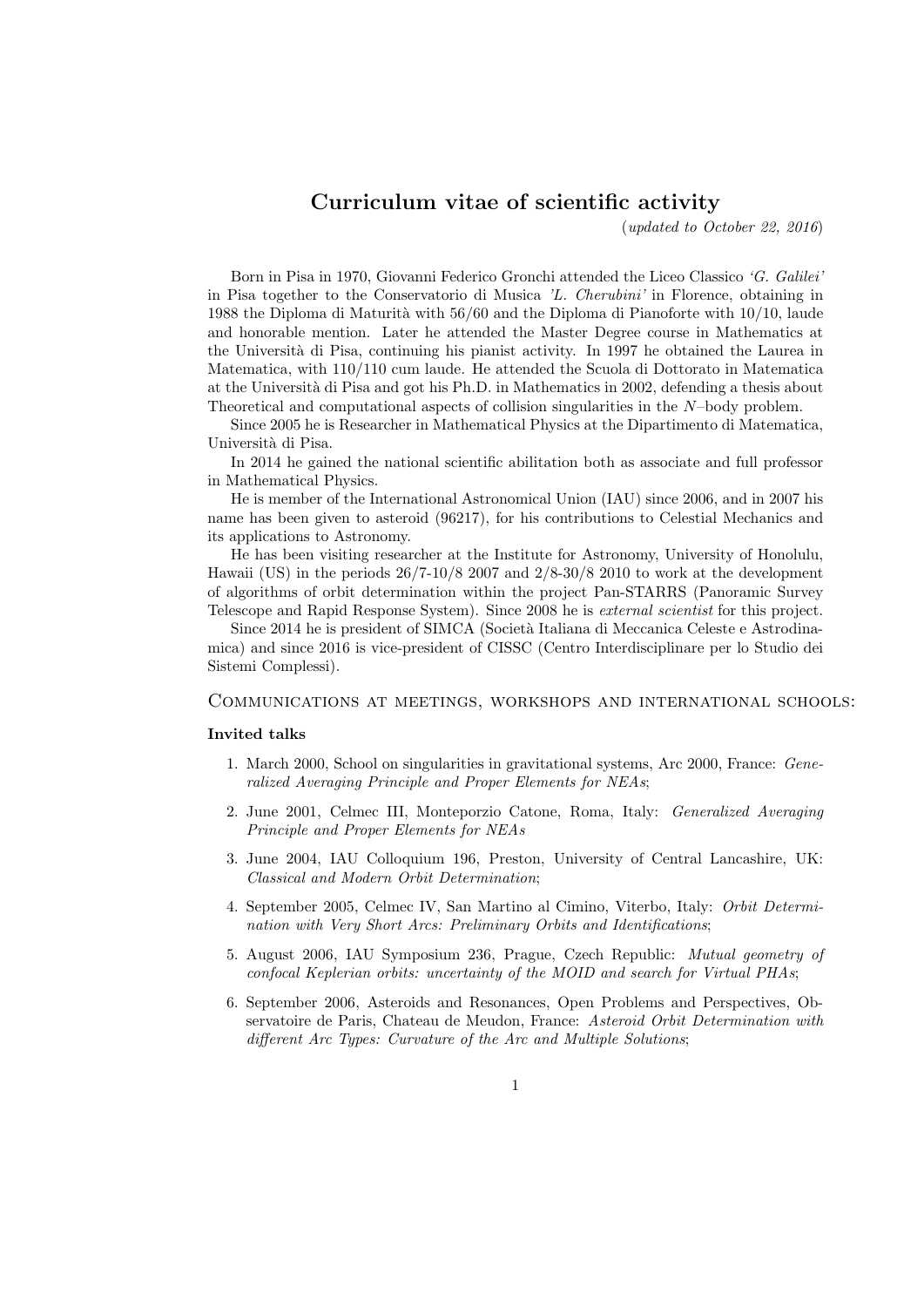- 7. June 2007, Theory and Applications of Dynamical Systems, Spoleto, Italy: Regularization of the Minimal Distance between two Confocal Keplerian Orbits;
- 8. July 2007, SCICADE07, Saint-Malo, France: Multiple Solutions in Preliminary Orbit Determination;
- 9. June 2009, La dynamique des systèmes gravitationnels: défis et perspectives, Aussois, France: Variational methods and periodic solutions of the N-body problem: a (short) review and some new results;
- 10. September 2009, Celmec V, San Martino al Cimino, Viterbo, Italy: Platonic Polyhedra, Topological Constraints and Periodic Solutions of the Classical N-Body Problem;
- 11. February 2010, Classical and weak KAM theory: the Aubry-Mather sets, a breakthrough in the study of dynamical systems, Montegrotto Terme, Padova, Italy: *Periodic* solutions of the N-body problem with symmetry and topological constraints;
- 12. May 2010, Impact et rencontres proches dans le système solaire, Ecole thematique du CNRS, Cussac, France: Secular evolution, mutual geometry and uncertainty of the orbits of NEAs;
- 13. August 2011, Equadiff 2011, Loughborough University, UK: Platonic Polyhedra, Topological Constraints and Periodic Solutions of the Classical N-Body Problem;
- 14. September 2011, International Symposium on Orbit Propagation and Determination, Lille, France: *Orbit determination with the two-body integrals*;
- 15. May-June 2012, Variational methods in N-body and Vortex Dynamics, Lecce, Italy: Periodic orbits of the N-body problem with symmetry and topological constraints;
- 16. June 2012, Dynamics, topology and computations, Bedlewo, Poland: The evolution of the orbit distance in the double averaged restricted 3-body problem with crossing singularities;
- 17. January 2013, New perspectives in the N-body problem, Banff centre, Canada: The evolution of the orbit distance on the double averaged restricted 3-body problem with crossing singularities;
- 18. May 2013, Mathematical Models and Methods for Planet Earth, Istituto Nazionale Di Alta Matematica, Roma, Italy; On some periodic orbits of the N-body problem;
- 19. July 2013, CRM, Montreal, Canada; Intersection of curves and orbit determination;
- 20. November 2013, Opening Training School of Stardust ITN, Glasgow, Scotland; Classical methods of orbit determination;
- 21. May 2014, Assemblea Scientifica del GNFM, Montecatini Terme (Italy); Periodic and chaotic motions in the N-body problem with Newtonian and non-Newtonian forces;
- 22. July 2014, AIMS Conference on Dynamical Systems, Differential Equations and Applications, Madrid (Spain); Periodic and chaotic motions in the N-body problem with non-Newtonian forces;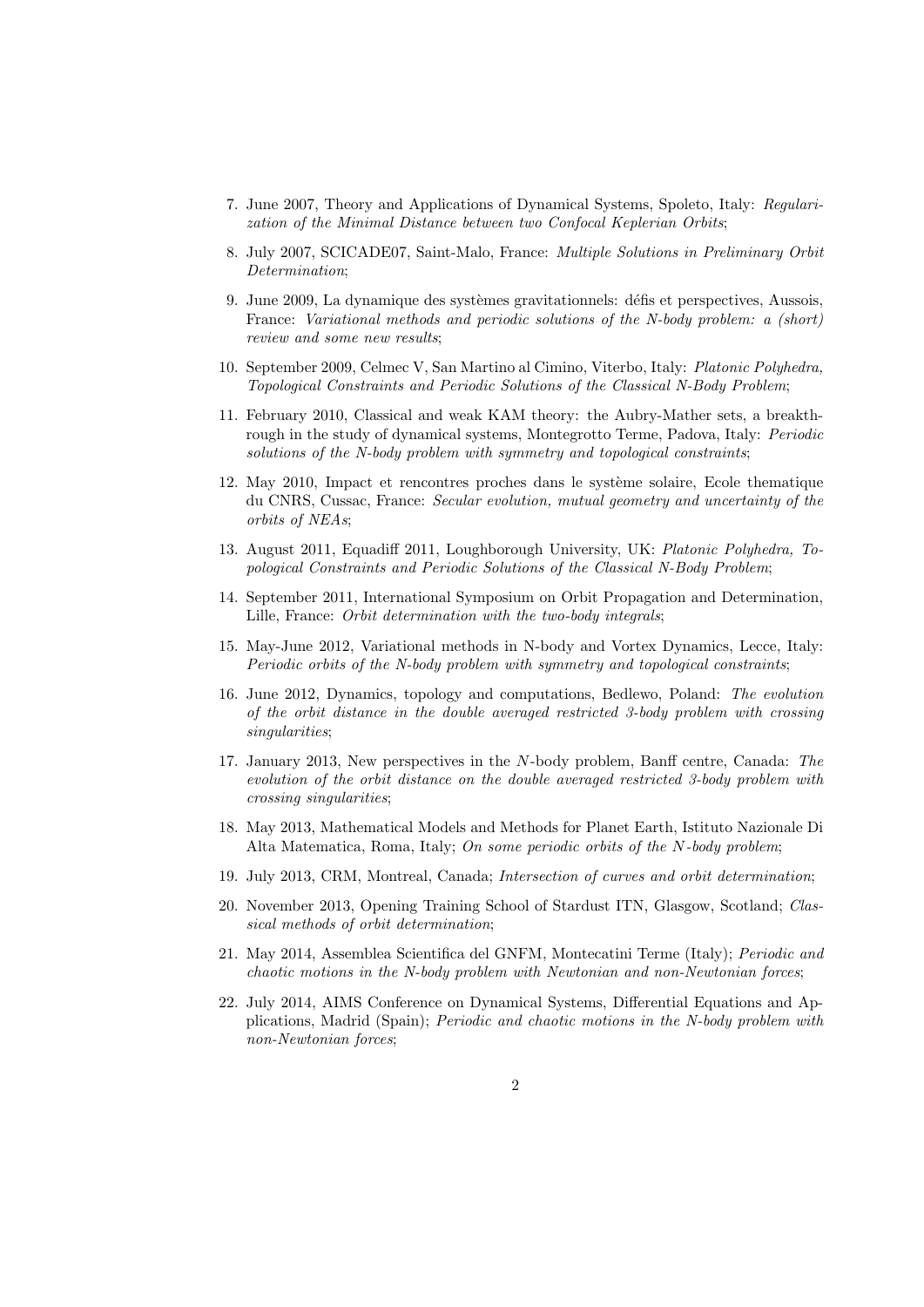23. December 2014, XVII CBDO, Brazilian Colloquium on Orbital Dynamics, Aguas de ´ Lindóia (SP), Brasil; Recent methods and results concerning orbit determination of asteroids;

#### Ordinary talks

- 1. July 1998, IAU Colloquium 172, Namur, Belgium: Averaging on Earth–crossing orbits;
- 2. August 1998, IAU Colloquium 173, Tatranska Lomnica, Slovakia: Proper elements for Earth–crossers;
- 3. July 1999, ACM99, Ithaca, Cornell University, USA: Proper elements for Earth– crossing asteroids and comets;
- 4. October 1999, DPS Meeting, Padova, Italy: Secular evolution of meteoroid streams;
- 5. July 2000, NATO Advanced Study Institute school, Blair Atholl, Scotland: On the stationary points of the squared distance function between two ellipses with a common focus;
- 6. April 2001, San Mommè, Pistoia, Italy: On the stationary points of the distance function between two Keplerian ellipses;
- 7. July-August 2002, ACM 2002, Technical University di Berlino, Germany: The averaged evolution of the MOID;
- 8. September 2003, NATO Advanced Study Institute school, Cortina D'Ampezzo, Italy: Radial Admissible Regions for Orbit Determination;
- 9. April 2004, DDA meeting, Cannes, France: Orbit Determination with Very Short Arcs: Admissible Regions;
- 10. August-September 2004 IAU Colloqium 197, Belgrado, Serbia: The computation of the MOID for cometary orbits
- 11. January 2005, VI Congresso Nazionale di Planetologia, Aosta, Italy: Le survey della prossima generazione e la scoperta di asteroidi;
- 12. August 2005, ACM05, Búzios, Brasil: The identification of objects discovered in next generation asteroid/comet surveys;
- 13. April 2006, Assemblea Generale GNFM, Montecatini Terme, Italy: Punti critici della distanza kepleriana: applicazioni agli asteroidi incrociatori dell'orbita terrestre;
- 14. June 2007, Symmetry and Perturbation Theory (SPT07), Otranto, Italy: Multiple Solutions in Preliminary Orbit Determination;
- 15. October 2007, Assemblea Generale GNFM, Montecatini Terme, Italy: Soluzioni Multiple nella Determinazione Orbitale Preliminare;
- 16. June 2008, International conference on the Dynamics of Celestial Bodies, Litohoro, Greece: Orbit determination with the two-body integrals;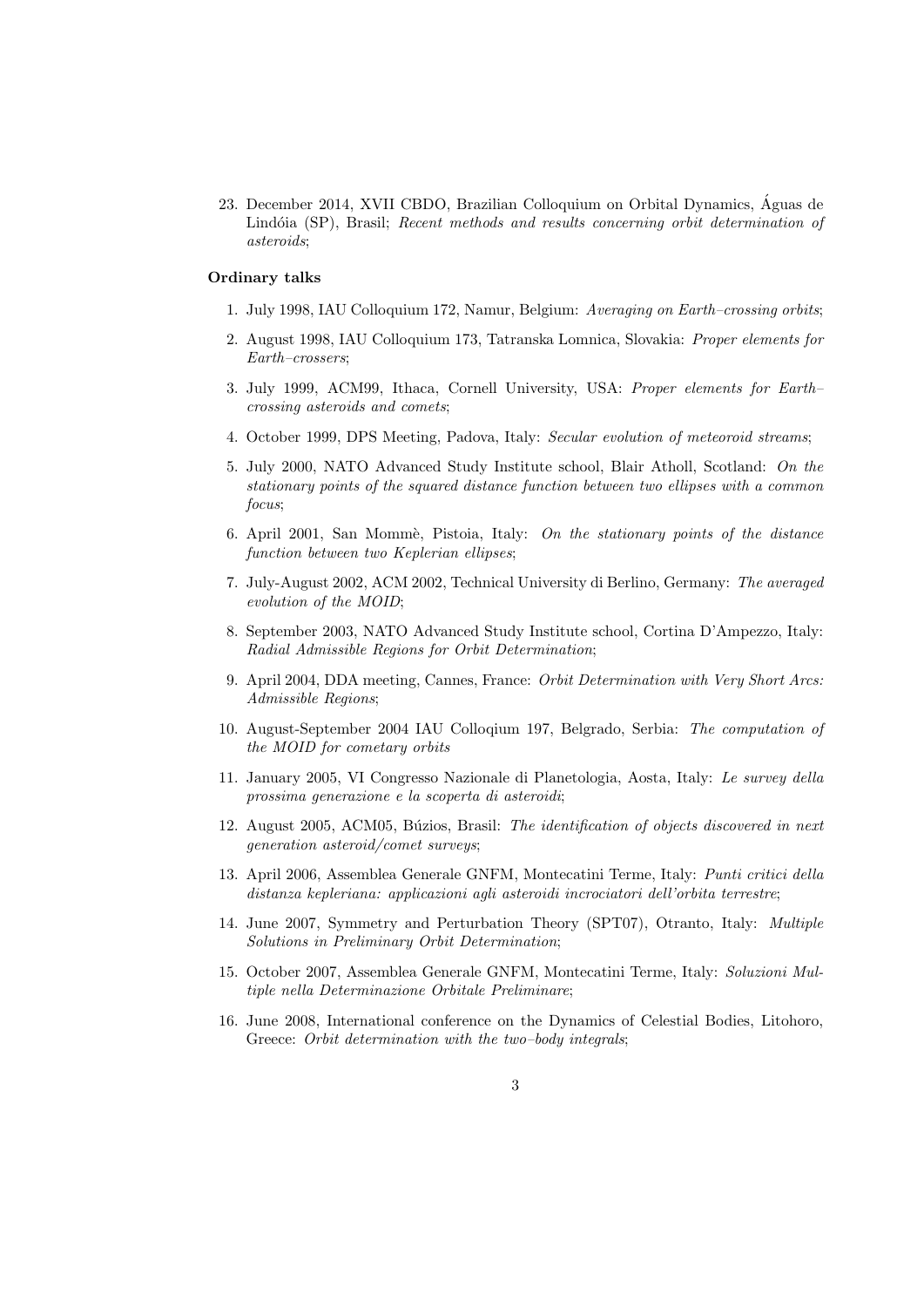- 17. May 2009, Congresso SAIt 2009, Facoltà di SMFN, Università di Pisa, Italy: Orbit Determination with the 2-body Integrals;
- 18. August 2012, IAU General Assembly, Beijing, China: 1) Averaging on planet crossing orbits and secular evolution of the MOID, 2) On the orbital distribution of the known near-Earth asteroids;
- 19. October 2012, Assemblea Generale GNFM, Montecatini Terme, Italy: On the possible values of the orbit distance between a near-Earth asteroid and the Earth;
- 20. July-August 2013, PIMS, University of Victoria, Canada ; Intersection of curves and orbit determination;
- 21. Luglio 2014, ACM2014, Marina Congress Center Helsinki, Finland; Selection effects in the discovery of near-Earth asteroids;
- 22. February 2015, XII Congresso Nazionale di Scienze Planetarie, Bormio, Italy; Algebraic methods for the linkage problem with short arcs of observations;
- 23. August 2015, IAU Symposium 318, IAU General Assembly, Honolulu (Hawaii) USA; Linking very short arcs from large database of asteroid observations;
- 24. August 2015, Division F meeting, IAU General Assembly, Honolulu (Hawaii) USA; On some selection effects in the discovery of NEAs;

## Invited Lectures in foreign Universities:

1. December 2015: cycle of lectures on orbit determination, Hokkaido University, Japan

#### Invited seminars

- 1. 13 December 1999, Dept. of Mathematics, Namur, Belgium: Averaging theory for planet crossing orbits and proper elements for NEAs;
- 2. 27 May 2002, Observatoire de la Côte d'Azur, Nizza, France: The averaged evolution of the MOID;
- 3. 10 October 2001, Dip. di Matematica, Univ. di Roma 'Tor Vergata', Italy: On the stationary points of the squared distance between two ellipses with a common focus;
- 4. 7 April 2008, Dip. di Matematica, Univ. di Torino, Italy: Soluzioni periodiche del problema degli N-corpi combinando vincoli topologici e di simmetria;
- 5. 8 April 2008, Dip. di Matematica, Univ. di Milano Bicocca, Italy: Soluzioni periodiche del problema degli N-corpi combinando vincoli topologici e di simmetria;
- 6. 4 February 2009, Dipartimento di Matematica, Univ. di Roma 'La Sapienza', Italy: Some recent results on the theory of orbit determination;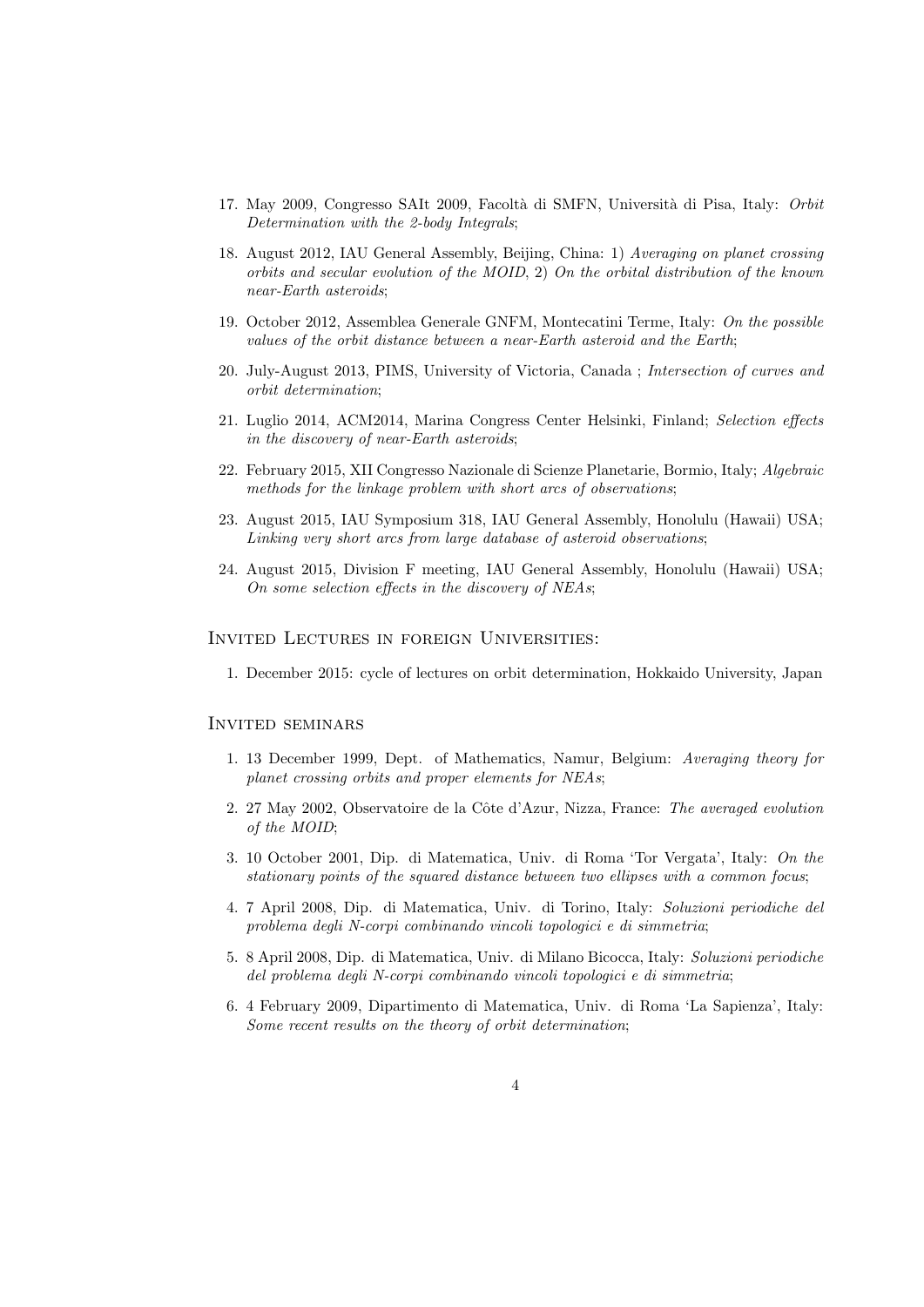- 7. 4 February 2010, Dipartimento di Matematica, Univ. di Roma 'La Sapienza', Italy: Periodic solutions of the N-body problem with symmetry and topological constraints;
- 8. 24 January 2011, IMCCE, Paris, France: Some recent advances in the theory of Orbit Determination;
- 9. 12 February 2011, Dipartimento di Fisica, Univ. di Roma 'La Sapienza', Italy: Platonic Polyhedra, Topological Constraints and Periodic Solutions of the Classical N-Body Problem;
- 10. April 2013, Dipartimento di Matematica, Univ. di Trento, Italy: Periodic orbits of the N-body problem with symmetry and topological constraints;

## RESEARCH ACTIVITY

His research activity includes different topics in the field of Celestial Mechanics, both from the theoretical point of view and for the applications to Astronomy:

• The averaging principle in the restricted three-body problem with orbit crossings: in the restricted three-body problem, e.g. Sun, planet, asteroid, the osculating orbit of the asteroid can cross that of the planet during their evolution. In this case the study of the secular dynamics of the system by an integral average over fast angle variables presents a singularity. We introduce a generalization of the secular evolution theory allowing to deal with this singularity, and to define piecewise-regular solutions of the averaged Hamilton equations. This theory has an important application in the definition of proper elements of near-Earth asteroids, which can be useful to identify families of asteroids and to search for parent bodies of meteor streams.

# • Geometry of confocal Keplerian orbits and uncertainty of the orbit distance:

the problem of the computation of stationary points of the distance between two celestial bodies moving on confocal Keplerian orbits has an algebraic formulation, allowing us to estimate the maximal number of such points (when they are finitely many) and to write efficient algorithms for their computation. Even if the problem has an easy formulation, there is a conjecture which is still open about the optimal estimate on the maximal number of these points. Moreover the minimum values of this distance are a useful tool to understand if there can be a collision or a close approach between two celestial bodies moving approximately on such trajectories. We also consider the case, relevant for the applications to real astronomical data, for which the orbits have an uncertainty, expressed by a covariance matrix of the orbital elements. In this case the orbit crossing singularity does not allow to use standard techniques to compute the uncertainty of the minima of the distance, however it is possible to choose a suitable sign for the minimal distance and obtain analytic maps in a neighborhood of most crossing configurations.

### • Regularization of collisions in the two-body problem:

to regularize collisions in the N-body problem means to continue the solutions beyond these singularities. In the literature there exist several regularization methods. We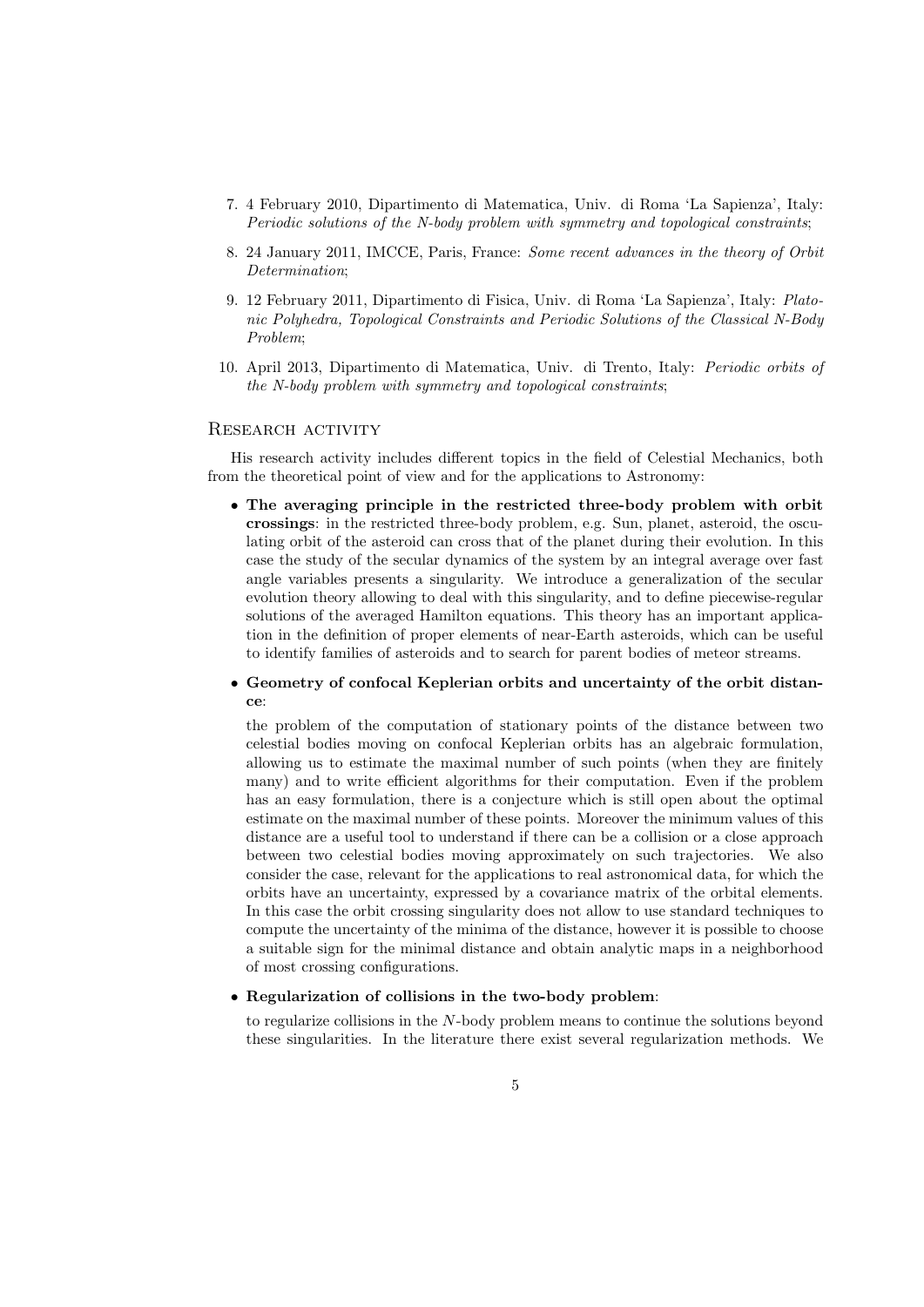introduced two new methods and investigated the binary collisions with these. The first method consists in a smoothing of the potential with a parameter epsilon and we study the limits for initial conditions which tend to collision values and for epsilon which goes to zero. The second regularization procedure consists of adapting the barriers method, introduced by De Giorgi for geometric evolution problems, to the case of ordinary differential equations.

#### • Analytic theory of planetary close approaches:

in the restricted three-body problem, using a generalization of  $\ddot{\text{O}}$  poik theory (1951), we compute the initial conditions for an encounter between a minor body and a solar system planet as function of a previous encounter. With this theory we have an analytic model allowing us to estimate the set of initial conditions leading to collisions.

## • Orbit Determination:

the huge amount of data produced by the current and next generation surveys (e.g. Pan-STARRS, LSST) requires to introduce new orbit determination methods. Indeed there is the problem of identifying short arcs of observations, made in different nights, as belonging to the same celestial bodies. Moreover, to bound the computational complexity of the algorithms employed, it is useful to compute orbits with only two observation arcs, instead of using three observations made in different nights, as in the classical methods by Gauss and Laplace. We introduced different methods to deal with this problem., both in case of solar system objects and for satellites of the Earth, with optical and radar observations. All these methods have been implemented in a programming language and tested with real and simulated observations. Some of these algorithms use the first integrals of the Kepler problem, allowing to write polynomial equations for this problem and to solve it with tools from computational algebra. We have also introduced a geometric interpretation of the occurrence of multiple solutions in the classical methods of orbit determination by Gauss and Laplace, generalizing in a non-trivial way Charlier's theory (1910), which is valid only for geocentric observations.

Several of these results have been included in the book 'Theory of Orbit Determination', written in collaboration with Andrea Milani, and published by Cambridge University Press in 2009. We also signed an agreement with the editors for a Chinese version of this book, to appear in 2014.

#### • Periodic orbits of the N-body problem:

we study the existence of new periodic orbits of the N-body problem, obtained as minima of the Lagrangian action functional on a space of symmetric loops, which also fulfill topological constraints. Such constraints and the symmetry properties of the loops are defined using the symmetry groups of the 5 Platonic polyhedra. The main difficulty is to prove that the minimizing loops, which do exist by the coercivity of the Lagrangian action restricted to suitable subsets of a functional space, do not have collisions. Some animations related to these orbits can be found at the web page http://adams.dm.unipi.it/ gronchi/nbody

**PUBLICATIONS**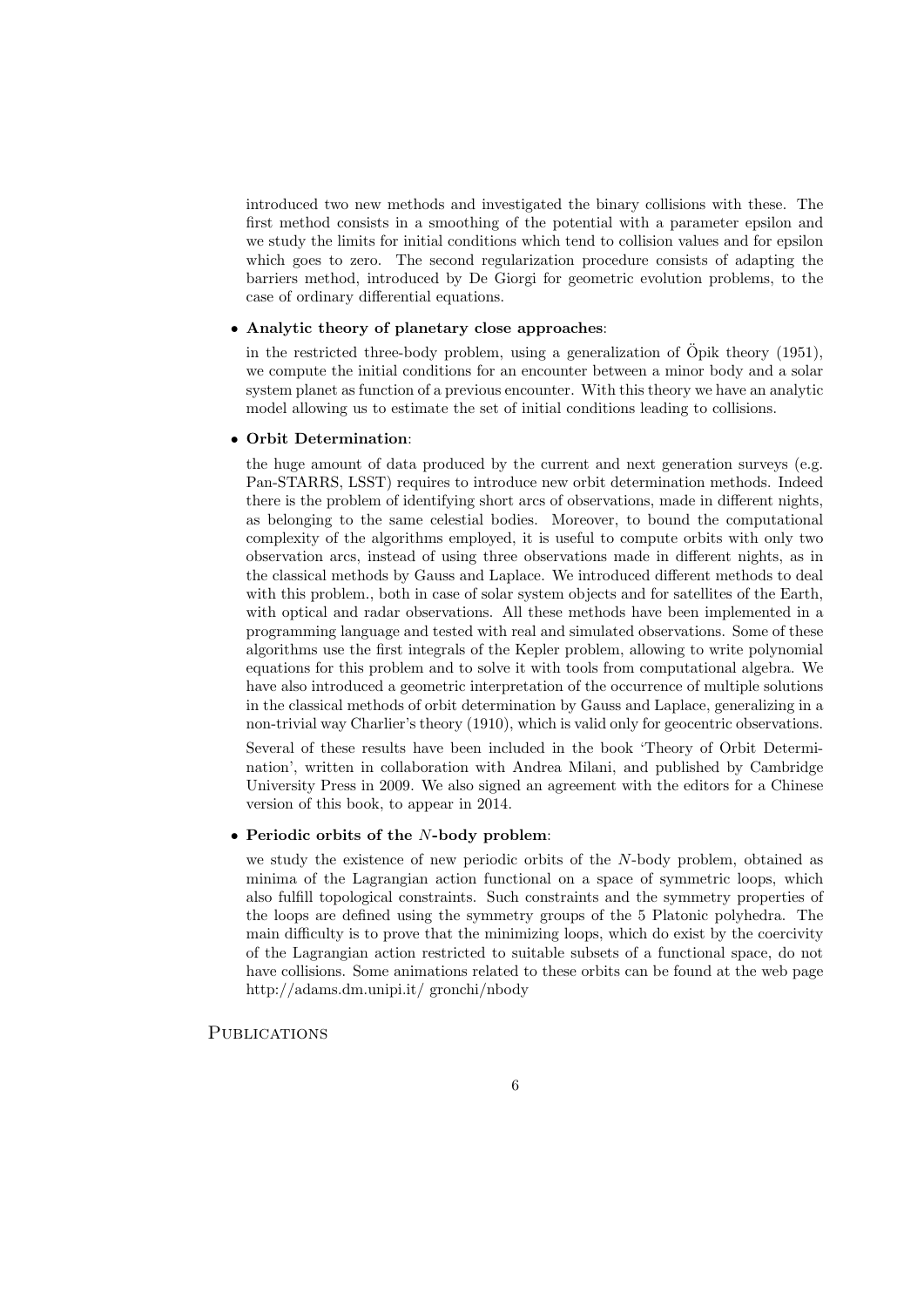#### Papers

- 1. Gronchi G. F., Milani A.: 'Averaging on Earth-crossing orbits', Cel. Mech. Dyn. Ast., 1998, 71/2, pp. 109-136
- 2. Gronchi G. F., Milani A.: 'The stable Kozai State for asteroids and comets with arbitrary semimajor axis and inclination', Astron. Astrophys., 1999, 341, pp. 928-935
- 3. Valsecchi G.B., Milani A., Gronchi G.F. and Chesley S.R.: 'The distribution of energy perturbations at planetary close encounters', Cel. Mech. Dyn. Ast., 2000, 78, pp. 83-91
- 4. Gronchi G. F., Milani A.: 'Proper elements for Earth crossing asteroids', Icarus, 2001, 152, pp. 58-69
- 5. Gronchi G. F., Michel P.: 'Secular Orbital Evolution, Proper Elements and Proper Frequencies for Near-Earth Asteroids: A Comparison between Semianalytic Theory and Numerical Integrations', Icarus, 2001, 152, pp. 48-57
- 6. Gronchi G. F.: 'On the stationary points of the squared distance between two ellipses with a common focus', SIAM Journal on Scientific Computing, 2002, Vol.24/1, p.61-80
- 7. Gronchi, G. F.: 'Generalized averaging principle and the secular evolution of planet crossing orbits', Cel. Mech. Dyn. Ast., 2002 83/1-4, pp. 97-120
- 8. Bellettini, G. and Gronchi, G. F.: 'Barriers for systems of ordinary differential equations: an application to the two-body problem' Rendiconti Accademia Nazionale delle Scienze, 120◦ (2003), Vol. XXVI, fasc. 1, pp. 145-160
- 9. Bellettini, G., Fusco, G. and Gronchi, G. F.: 'Regularization of the two-body problem via smoothing the potential', Commun. Pure Appl. Analysis, 2003 2/3, pp. 317-347
- 10. Valsecchi, G. B., Milani, A., Gronchi, G. F. and Chesley, S. R.: 'Resonant returns to close approaches: analytical theory', Astron. Astrophys., 2003 408, pp. 1179-1196
- 11. Milani, A., Gronchi, G. F., de'Michieli Vitturi, M. and Knezevic, Z.: Orbit Determination with Very Short Arcs. I Admissible Regions, Cel. Mech. Dyn. Ast., 2004 90, pp. 59-87
- 12. Gronchi, G.F.: 'An algebraic method to compute the critical points of the distance function between two Keplerian orbits', Cel. Mech. Dyn. Ast., 2005 93/1, pp. 297-332
- 13. Milani, A., Gronchi, G. F., Knežević, Z., Sansaturio, M. E., Arratia, O.: 'Orbit Determination with Very Short Arcs. II Identifications', Icarus, 2005 179, pp. 350-364
- 14. Cimatti, G. and Gronchi, G. F.: 2006 'A Nonlocal Problem Arising from a Poiseuille Flow with Electrical Body Forces', Int. Math. Forum, Vol.1 no.39, pp.1913-1918
- 15. Milani, A., Gronchi, G. F. and Knežević, Z.: 'New Definition of Discovery for Solar System Objects', Earth, Moon, and Planets, 2007 100/1-2, pp. 83-116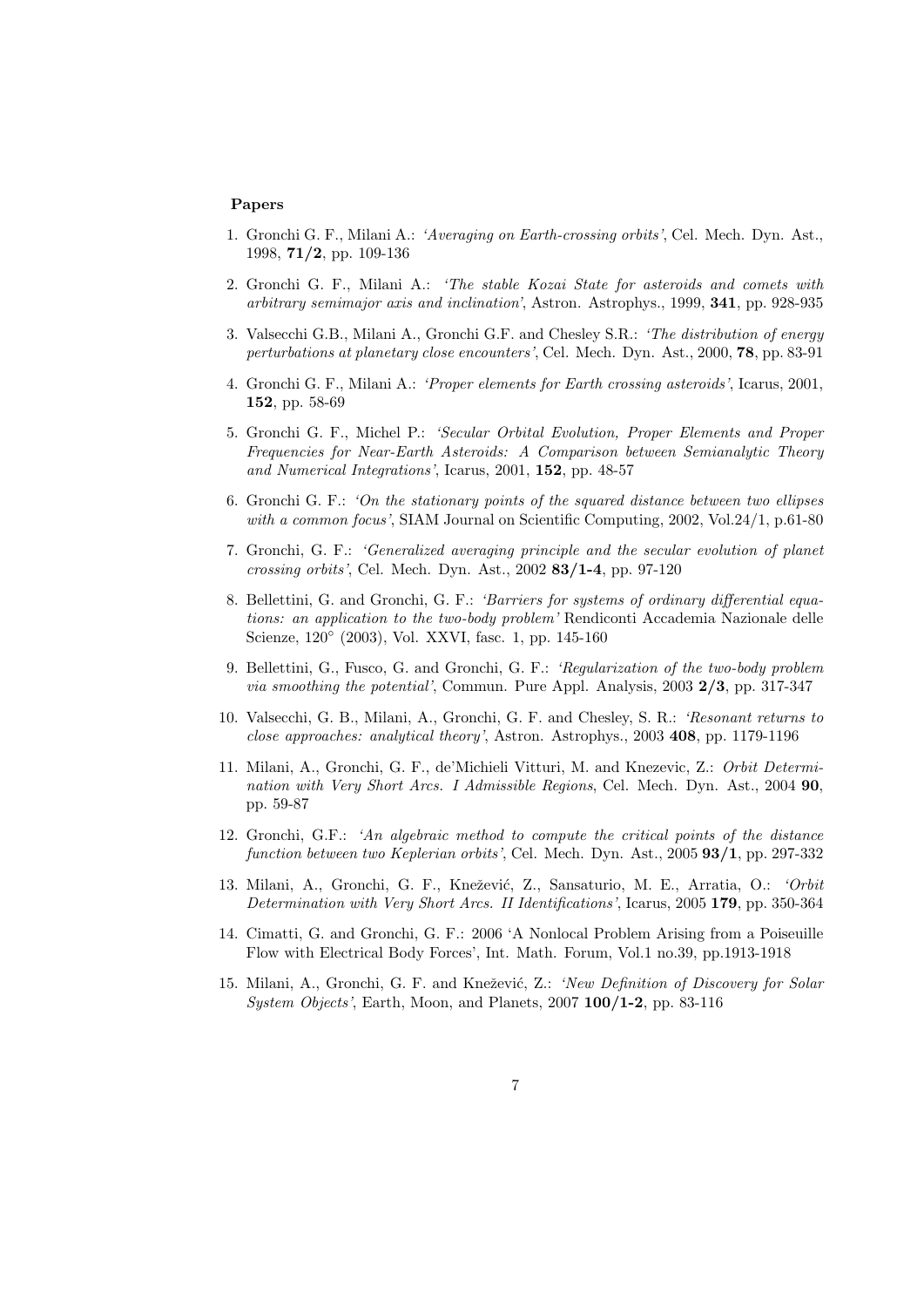- 16. Gronchi, G. F. and Tommei, G.: 2007 'On the uncertainty of the minimal distance between two confocal Keplerian orbits', Discrete and Continuous Dynamical Systems-Series B, 2007 7/4, pp. 755-778
- 17. Milani, A., Gronchi, G. F., Farnocchia, D., Knežević, Z., Jedicke, R., Dennau, L., Pierfederici, F.: 'Topocentric Orbit Determination: Algorithms for the Next Generation Surveys', Icarus, 2008 195, pp. 474-492
- 18. Gronchi, G. F.: 'Multiple Solutions in Preliminary Orbit Determination from Three Observations', Cel. Mech. Dyn. Ast., Vol. 103/4, pp.301-326 (2009)
- 19. Gronchi, G. F., Dimare, L., Milani, A.: 'Orbit Determination with the two–body Integrals', Cel. Mech. Dyn. Ast., Vol. 107/3, pp.299-318 (2010)
- 20. Fusco, G., Gronchi, G. F., Negrini, P.: 'Platonic Polyhedra, Topological Constraints and Periodic Solutions of the Classical N–body Problem', Invent. Math., Vol.285/2, pp.283-332 (2011)
- 21. Gronchi, G. F., Farnocchia, D., Dimare, L.: 'Orbit determination with the two-body integrals. II', Cel. Mech. Dyn. Ast., Vol.110/3, pp.257-270 (2011)
- 22. Schunov, E., Granvik, M., Jedicke, R., Gronchi, G., Wainscoat, R., Abe, S.: 'Searching for the first near-Earth object family', Icarus, Vol. 220, pp.1050-1063 (2012)
- 23. Gronchi, G. F., Valsecchi, G. B. : 'On the possible values of the orbit distance between a near-Earth asteroid and the Earth', Monthly Notices of the Royal Astronomical Society, 429/3, pp.2687-2699 (2013)
- 24. Gronchi, G. F., Tardioli, C.: 'The evolution of the orbit distance in the double averaged restricted 3-body problem with crossing singularities', Discrete and Continuous Dynamical Systems-Series B, 18/5, pp.1323-1344 (2013)
- 25. Fusco, G., Gronchi, G.F.: Platonic polyhedra, periodic orbits and chaotic motions in the N-body problem with non-Newtonian forces, Journal of Dynamics and Differential Equations 26, pp.817-841 (2014)
- 26. Gronchi, G.F., Baù, G., Marò, S.: 'Orbit determination with the two-body integrals. III', Cel. Mech. Dyn. Ast. 123/2, pp. 105-122 (2015)
- 27. Gronchi, G.F., Dimare, L., Bracali Cioci, D., Ma, H.: 'On the computation of preliminary orbits for Earth satellites with radar observations', Monthly Notices of the Royal Astronomical Society 451 (2), pp. 1883-1891 (2015)
- 28. Gronchi, G.F., Baù, G., Milani, A.: 'Keplerian integrals, elimination theory and identification of very short arcs in a large database of optical observations', Cel. Mech. Dyn. Ast., in press (2016)

## Books

1. Milani, A. and Gronchi, G. F.: 'The Theory of Orbit Determination', Cambridge University Press (2010)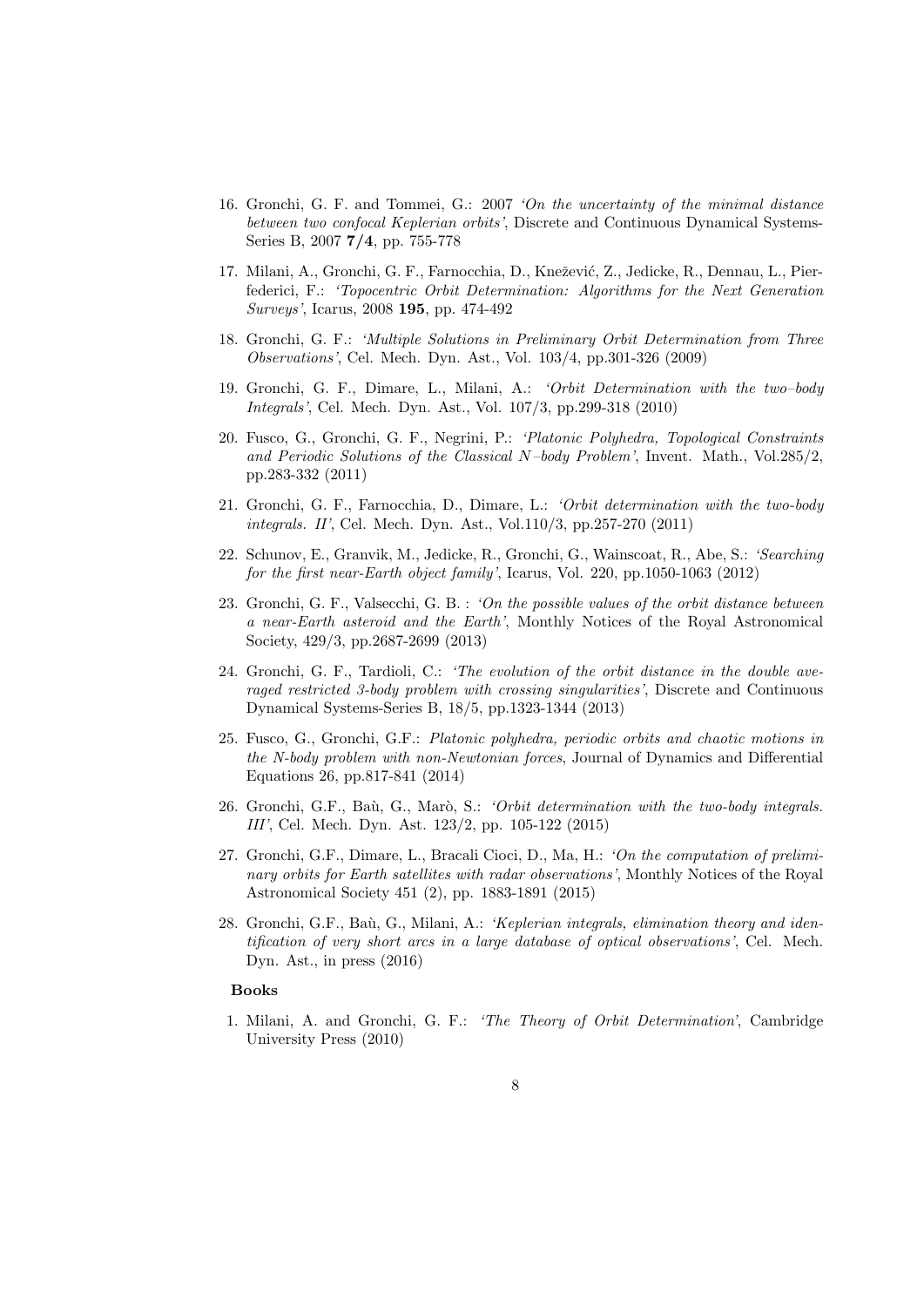#### Book chapters

- 1. Gronchi, G. F.: 'Generalized Averaging Principle and Proper Elements for NEAs', Lecture Notes in Physics, Vol.590, Springer (2002)
- 2. Gronchi, G. F.: 'Orbit Determination', in UNESCO Encyclopedia of Life Support Systems, Vol. 6.119.55 Celestial Mechanics. Eolss Publishers Co Ltd (2015)
- 3. Farnocchia, D., Chesley, S. R., Milani, A., Gronchi, G. F., Chodas, P. W.: 'Orbits, Long-Term Prodictions, and Impact Monitoring', in Asteroids IV, Univ. of Arizona, Tucson (2016)

# Proceedings

- 1. Gronchi G.F., Milani A.: 'Averaging on Earth-crossing orbits' (extended abstract), Proceedings of IAU Colloquium 172, Namur, pp. 433-434 (1998)
- 2. Milani A., Gronchi G.F.: 'Proper elements for Earth-crossers', Proceedings of IAU Colloquium 173, Tatranska Lomnica, pp. 75-80 (1998)
- 3. Milani A. et al.: 'Unbiased orbit determination for the next generation asteroid/comet  $surveys'$ , Proceedings of the ACM05 meeting, Bùzios, BR (2005)
- 4. Gronchi G.F.: 'Classical and Modern Orbit Determination for Asteroids', Proceedings of IAU Colloquium 196, Preston, UK, Cambridge University press (2004)
- 5. Gronchi, G.F., Tommei, G. and Milani, A.: 'Mutual geometry of confocal Keplerian orbits: uncertainty of the MOID and search for Virtual PHAs'. In: Near Earth Objects, our Celestial Neighbors: Opportunity and Risk. IAU Symposium 236. Prague, Cech Republic, pp. 3-14, Cambridge University Press (2007)
- 6. Boattini, A., Milani, A., Gronchi, G.F., Spahr, T. and Valsecchi, G.B.: 'Low solar elongation searches for NEO: a deep sky test and its implications for survey'. In: Near Earth Objects, our Celestial Neighbors: Opportunity and Risk. IAU Symposium 236. Prague, Cech Republic, pp. 291-300, Cambridge University Press (2007)
- 7. Milani, A., Gronchi, G. F., Farnocchia, D., Tommei, G., Dimare, L.: 'Optimization of space surveillance resources by innovative preliminary orbit methods', Proc. of the Fifth European Conference on Space Debris. 30 March-2 April 2009, Darmstadt, Germany, SP-672 on CD-Rom. (2009)
- 8. Dimare, L., Farnocchia, D., Gronchi, G., Milani, A., Bernardi, F., Rossi, A.: Innovative system of very wide field optical sensors for space surveillance in the LEO region, Proc. of the AMOS Conference, Maui, Hawaii, September 13-16, 2011, Edited by S. Ryan, pp. E51. (2011)
- 9. Valsecchi, G.B., Gronchi, G.F.: 'The ever changing population of large NEAs: a global view', Proceedings of the EPSC-DPS Joint Meeting 2011, Nantes (extended abstract), pp.402-403 (2011)